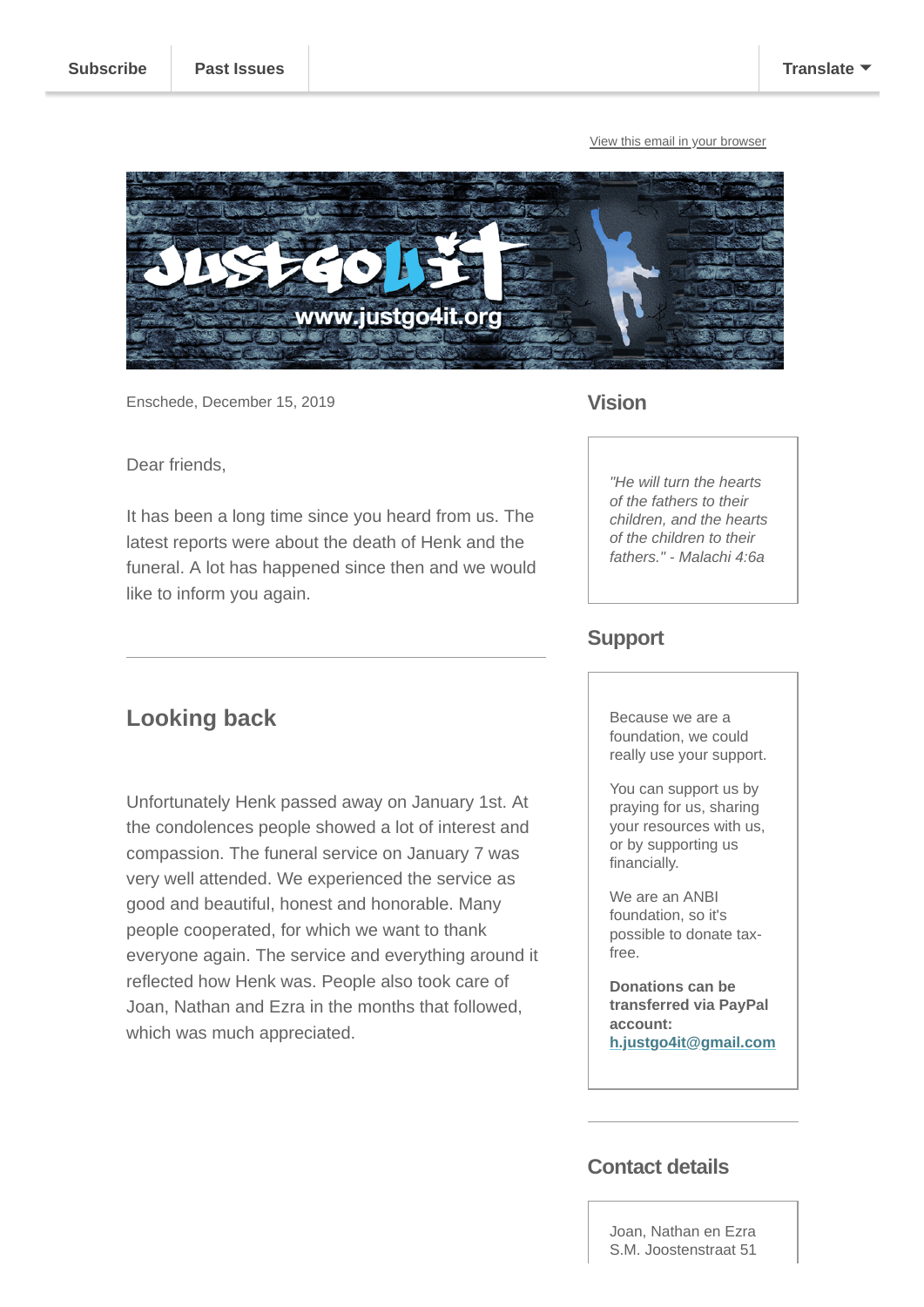**[Subscribe](http://eepurl.com/gcX0mv) [Past Issues](https://us10.campaign-archive.com/home/?u=2289d7206e534ef0076204f2d&id=9aa3de9192)** The Netherlands **[Translate](javascript:;)** 



.: Memorial service :.

#### **How are Joan, Nathan and Ezra doing now?**

The death of Henk was extremely intense and surreal for Joan, Nathan and Ezra. They experienced the first days as a haze. There was also comfort. Not long after the devastating news, Ezra said: "It's okay mommy, daddy is with Jesus now…" After a few days the haze cleared up a bit and the funeral took place. Nathan went back to school within a week, which helped him cope. For Ezra it was harder. Fortunately another house became available soon. Their old home had become traumatic. Again there was a lot of help with renovating, furnishing and moving into the new house; people kept preparing food and washing clothes for them. Joan and the kids moved into their new home on March 30th. They felt right at home; it's situated in a quiet neighborhood with nice neighbors, close to school, family and friends. Returning to everyday life though, comes with ups and downs. The police investigation is still ongoing and there are still a lot of practical matters that have to be settled. January 1st approaching makes everything more difficult.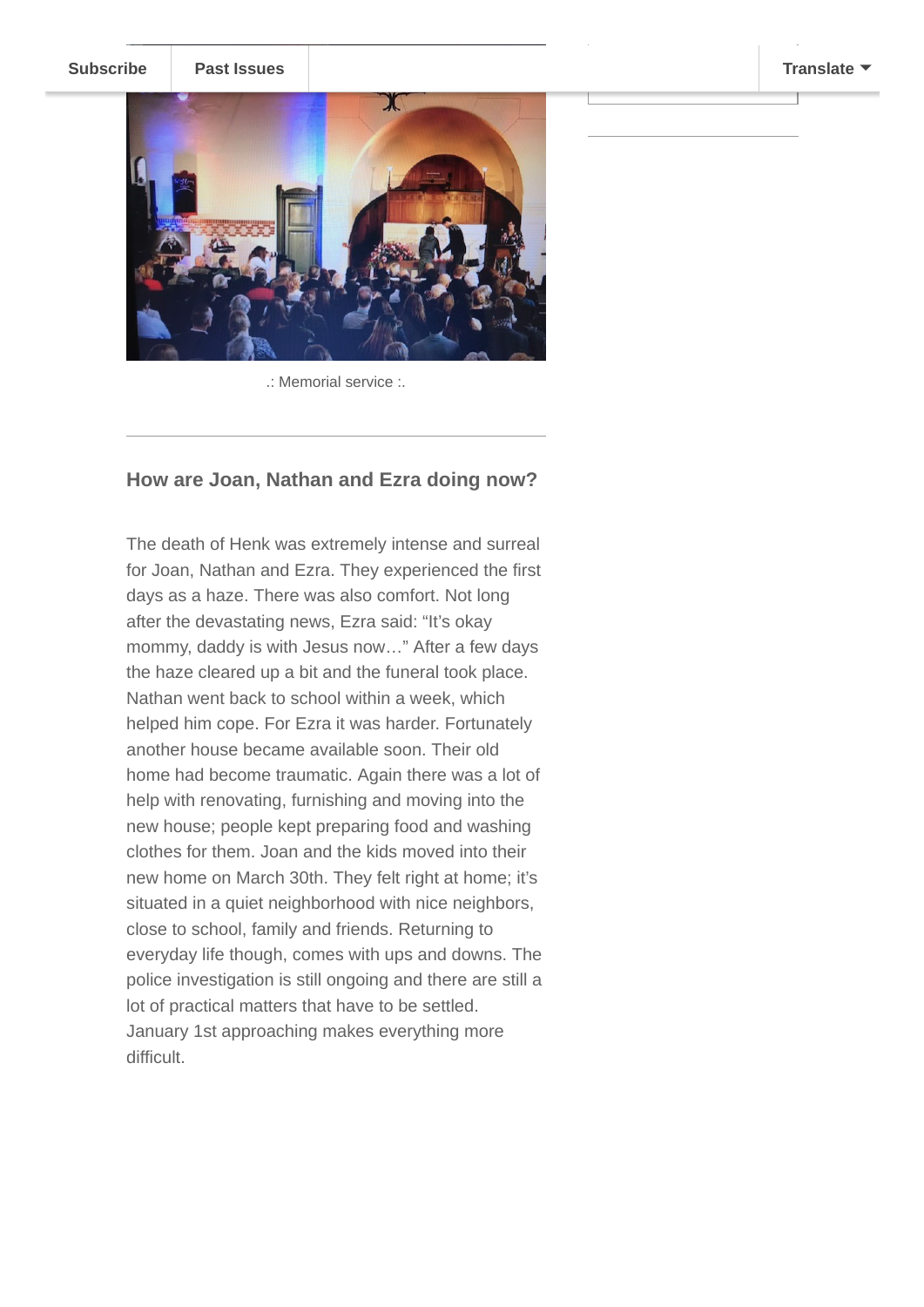



## **What has happened last year?**

Those who have followed the work of Henk and Joan in recent years know that many Roma had come to faith and were baptized. For many of them it is a challenge to actually leave their old life behind. Henk was greatly encouraged by a number of people who did radically move towards the new life. The beautiful thing is that the work continues through them. Every week there are Bible studies, people are still being baptized regularly and every now and then we have a meeting with a speaker from elsewhere. Jan-Willem Meijer has been involved in Bible studies alongside Henk for about a year. Hence he can continue this. The vision is to coach the people who play a pioneering and exemplary role, so that they themselves can bring others to God and disciple them. The booklet "Relational Discipleship" remains the guiding principle in this. It is encouraging to see how this movement of God evolves with new people coming to faith and growing in God.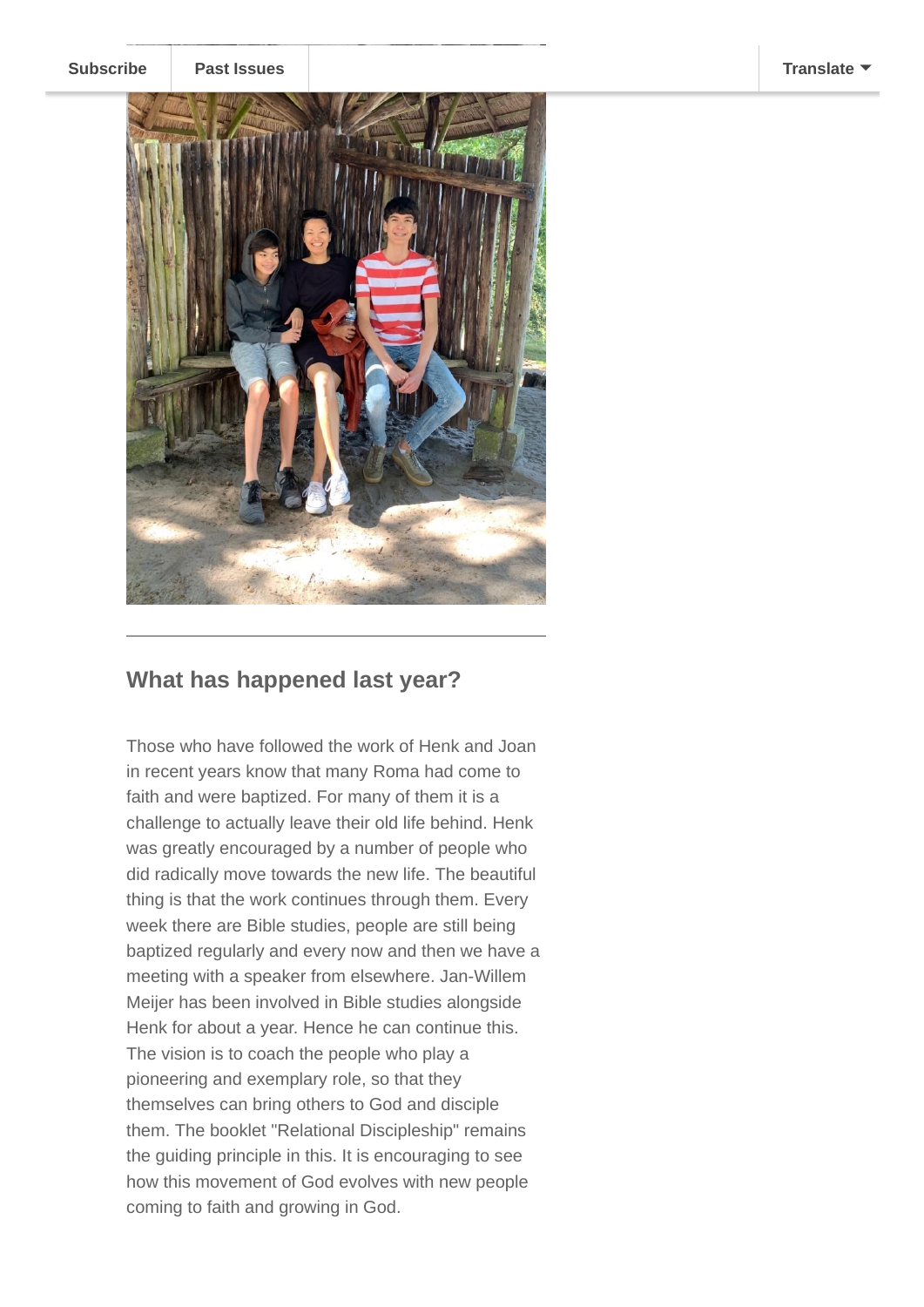

.: Biblestudy in someone's backyard :.

## **Future plans**

A restart has been made with the foundation in the recent months. Arjen Roth continues to be the chairman, and in addition new board members have been appointed: Herman Bolte (treasurer), Sabastian Sarkezi and Jan-Willem Meijer. Joan de Ruyter and Eddy Boevink have committed themselves as advisors. After years of loyal service, Evelien Lens has stopped as treasurer. We are still looking to give attention to this in an appropriate way.

With the death of Henk, the situation for the foundation has of course changed. The new board wants to build on and continue Henk's work and legacy. Many people have come to faith in recent years, and now we want to support them in actually living that new life.

The new vision for the board is to support and facilitate the movement among the Roma and to offer practical support through, for example, housing, equipping and apprenticeships. Other target groups are also included, such as addicts and other people on the fringes of society. Some practical activities last year were, for example, offering bridging in living space, facilitating a baptism service and Christmas packages give away. In the coming year we hope to keep you informed regularly about new activities.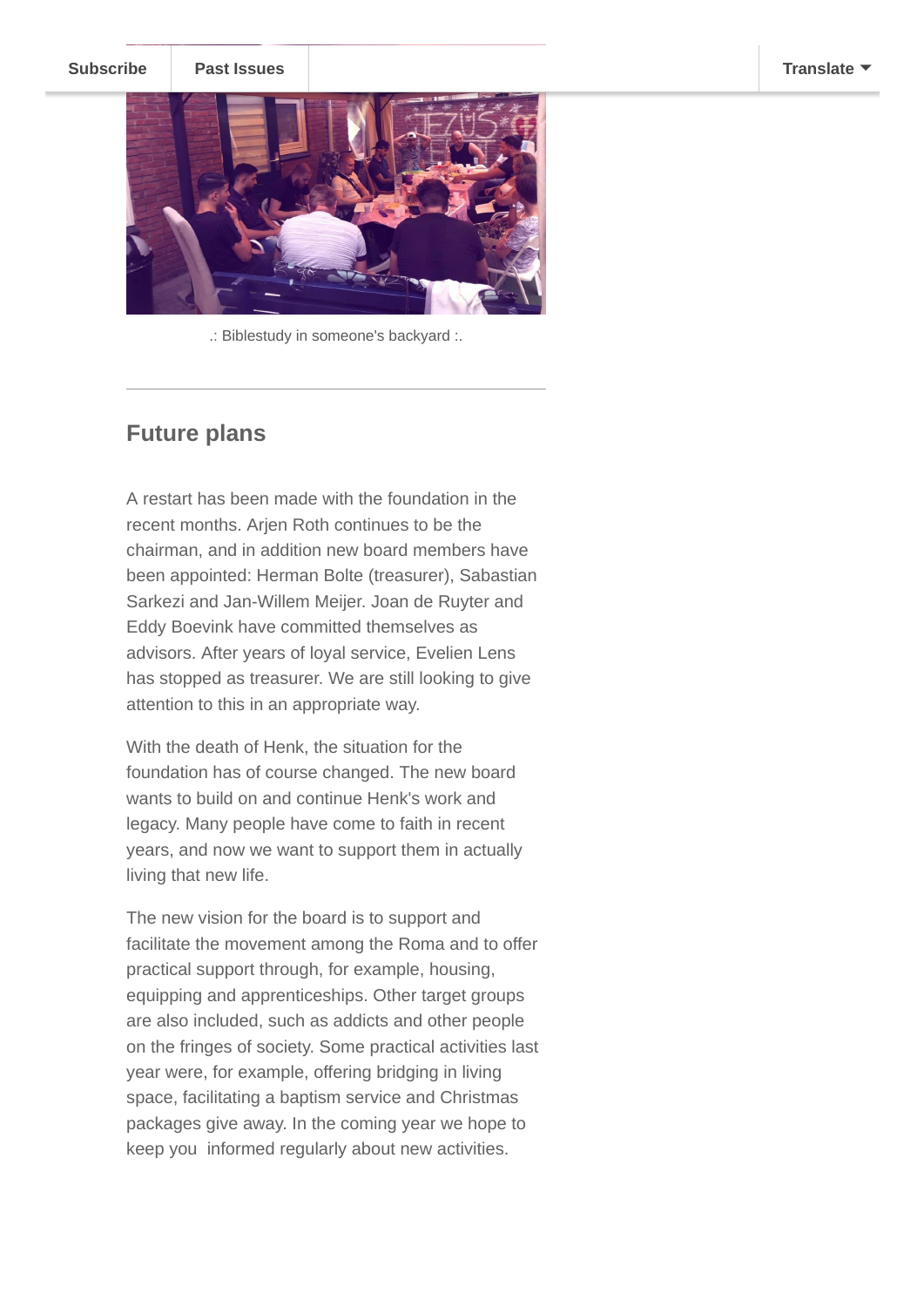

.: Baptism service :.

# **Christmas greetings**

*"For to us a Child is born, to us a Son is given, and the government will be on His shoulders. And He will be called Wonderful Counselor, Mighty God, Everlasting Father, Prince of Peace." - Isaiah 9:6*

On behalf of the board of JustGo4It and Joan, Nathan and Ezra, we wish you a Merry Christmas and a Blessed 2020!